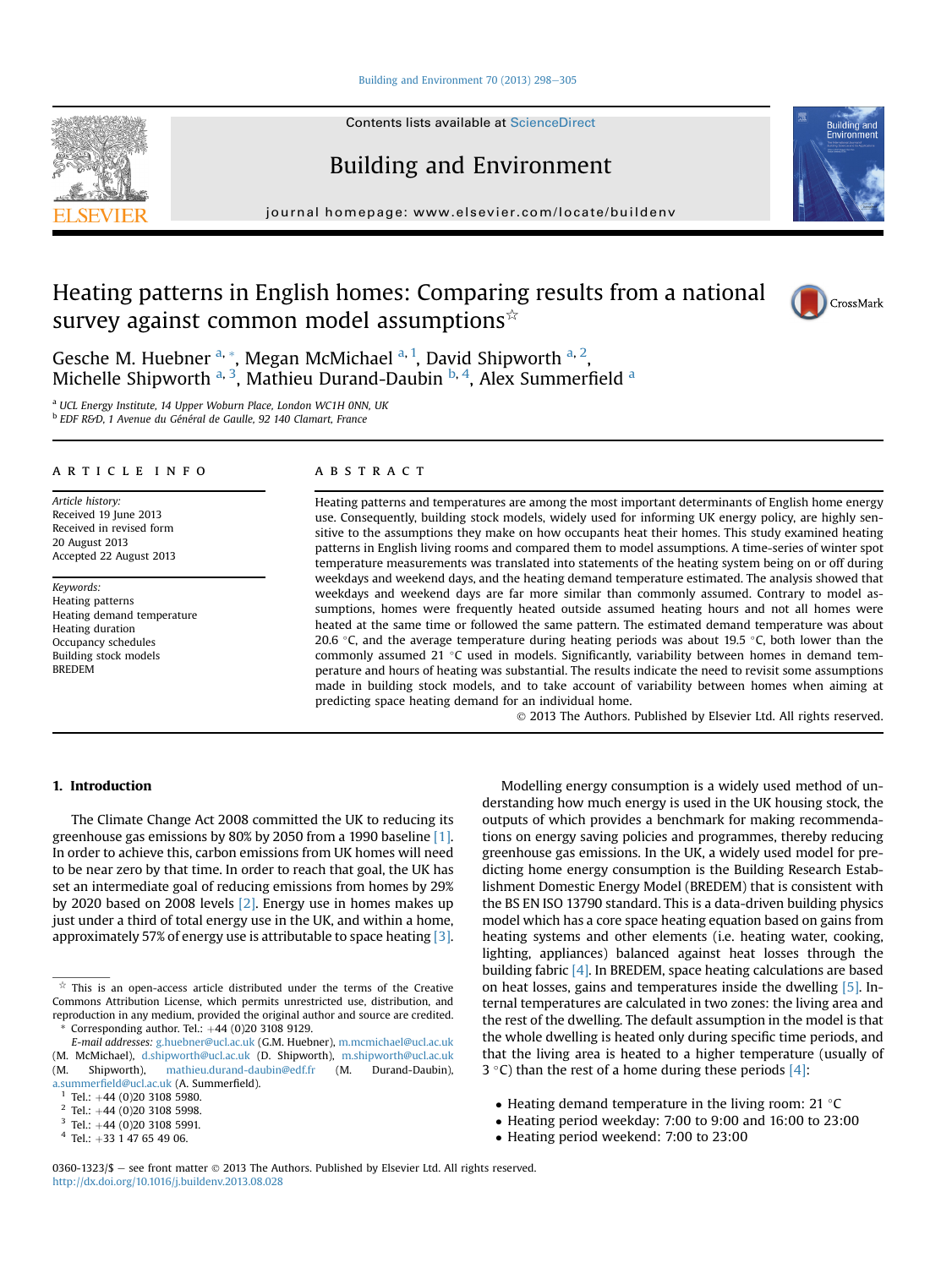Outside these specified time periods, the heating system is assumed to be off. It is understood that a single temperature and heating pattern are "idealised" in order to reflect assumed "standard heating regimes" to estimate energy consumption on a monthly (BREDEM 8) or yearly (BREDEM 12) basis ([\[4\]](#page-7-0), p.7). However, the validity of some of the assumptions of these models is questionable and not sufficiently based on robust data  $[6,7]$ .

It is important that BREDEM reflects reality as closely as possible as it is a foundation for many other UK building stock models (e.g. BREHOMES, The Cambridge Housing Model, DeCARB, UKDCM and CDEM [\[7\]](#page-7-0)) and a current simplified BREDEM version (BREDEM 9) forms the basis for the Standard Assessment Procedure (SAP), the UK Government's primary assessment mechanism for determining energy efficiency of homes. The BREDEM family of models serves a variety of purposes. As part of regulatory instruments, like the SAP, they set standards for energy use against which individual dwelling design proposals are evaluated for compliance. In doing this, they serve a normative function representing how the fabric and heating technology in dwellings should perform; they standardize occupant influences in order to assess the building performance independently of occupant effects. When used as the basis for building stock modelling, however, their purpose is to indicate how homes (i.e. occupied houses) actually perform. In this function they should correctly represent occupant influences in order to correctly estimate national energy demand from the nation's homes. There is relatively little evidence from national UK studies comparable to BREDEM default values to assess whether they accurately reflect reality, either on average, or for individual homes.

Kelly demonstrated that estimates of energy demand made using SAP have been shown to be poor predictors of actual energy consumption [\[8\]](#page-7-0). Shipworth et al. found that the average maximum internal temperature for three winter months, used as a proxy for thermostat settings, was 21.1  $\degree$ C, in line with the heating demand temperatures as assumed by BREDEM based models, but finding great variability between homes  $[9]$ . The variability echoes the findings of earlier studies: Hunt and Gidman's large UK study in 1978 [\[10\]](#page-7-0) and Palmborg's small Stockholm study in 1981 [\[11\]](#page-7-0).

The analysis of Shipworth et al. estimated a heating duration of 8.2 h on weekdays and 8.4 h on weekends, again with large variability between homes. This is substantially different to the BRE-DEM standard assumption of 16 h of heating for a weekend day but roughly in line weekday assumptions. Even the 1996 English House Condition Survey found regularly heated living rooms were reportedly heated for an average of 12.2 h per weekday, 13.5 h per weekend day, each with a standard deviation of 6.4 h [\[12\]](#page-7-0). A recent study of 59 homes that had received insulation upgrades found daily heating periods varied from 2 to 20 h  $[13]$ . None of these studies explicitly examined whether the temporal pattern of heating over the day coincided with the heating periods as assumed in BREDEM default values. Analysis of the 1996 English House Condition Survey found 36% of households heated their living rooms intermittently and 35% heated them all day during the week, with 45% heating them all day at the weekend  $[12]$ . In addition, almost half of households with central heating heated their living rooms intermittently, whereas almost half of households with a retiree heated their living rooms all day.

In a previous paper, internal temperatures were compared against BREDEM default values  $[14]$ . The analysis showed that temperatures in the assumed heating periods were significantly lower than the 21  $\degree$ C assumed by BREDEM. However, the analysis only focused on comparing measured temperatures to the assumed temperature and did not consider the actual heating patterns of living rooms.

The heating patterns that are built into BREDEM indicate assumptions of when heating systems are 'on' or 'off'. In order to test these assumptions, we have developed an algorithm that translates temperature sequences into statements about the heating system being 'on' or 'off' and applied this to temperature data from living rooms in English homes during winter. We compare our findings against the time windows of heating assumed in BREDEM. Further, we estimate the 'heating demand temperature' when the heating is 'on'.

### 2. Methods

## 2.1. Survey and temperature measurements

The data analysed in this paper are derived from the Carbon Reduction in Buildings Home Energy Survey (CaRB HES), the first national survey exclusively focused on energy use in English homes, that commenced in early 2007 (for details, see Ref. [\[9\]\)](#page-7-0). Households were selected by stratified random sample drawn from the Postcode Address File. Sampling and face-to-face interviews in 427 homes were carried out by the National Centre for Social Research (NatCen). During the interview, householders answered questions on the building characteristics of their home, heating practices, and socio-demographics. For a subset of homes, temperatures were monitored in the bedroom and living room from mid July 2007 to early February 2008. HOBO UA 001-08 sensors are self-contained data loggers that recorded spot temperature every 45 min, resulting in 32 measurements per day. These sensors have a manufacturer reported accuracy of  $\pm 0.47$  °C at 25 °C, and were placed in the home by the interviewer and/or the homeowner with instructions on correct placement, i.e. between knee and head height, away from any heat sources or direct sunlight. Calibration measurements were taken of each sensor in a climate chamber at 25  $\degree$ C before placement in the home and used to correct the readings after the logged data had been extracted. The calibration error from all sensors was found to be minimal with an average error of  $M_{\text{error}} = 0.19 \text{ }^{\circ}C \text{ } (SD = 0.11).$ 

#### 2.2. Sample characteristics

Of the 275 dwellings with data on living room temperatures, 11 used night-storage heaters, and 16 used other types of non-central heating technology; they were excluded from the following analysis as BREDEM assumptions differ for those technologies [\[4\].](#page-7-0) Of the remaining 248 homes, 93.5% had central heating with gas or LPG, and the other 6.5% had some other sort of central heating. For 119 dwellings, the existence of additional forms of heating for the main living room was reported, 125 did not use other heating in the main living room, and for four homes the data is missing.

A comparison of the CaRB data sample to the English House Condition Survey [\[15\]](#page-7-0) showed an over-representation of owneroccupied and detached homes and bungalows, and an underrepresentation of privately rented accommodation and flats. Overall, the CaRB sample is largely similar to national estimates; for a more detailed comparison, see Ref. [\[14\]](#page-7-0).

#### 2.3. Temperature data and data cleaning

For this paper, the analysis focused on living room data in the winter months. Winter was defined as a 92-day period between November 2007 and January 2008, after which point the temperature loggers were withdrawn. A variable expressing average daily external temperature was created based on minimum and maximum temperature at local weather stations within the respondent's Government Office Regions [\[16\].](#page-7-0) For no day or region in the data analyses for this paper did the maximum external temperature exceed 15.5  $\degree$ C; due to the natural elevation of internal temperatures above external due to incidental gains, above this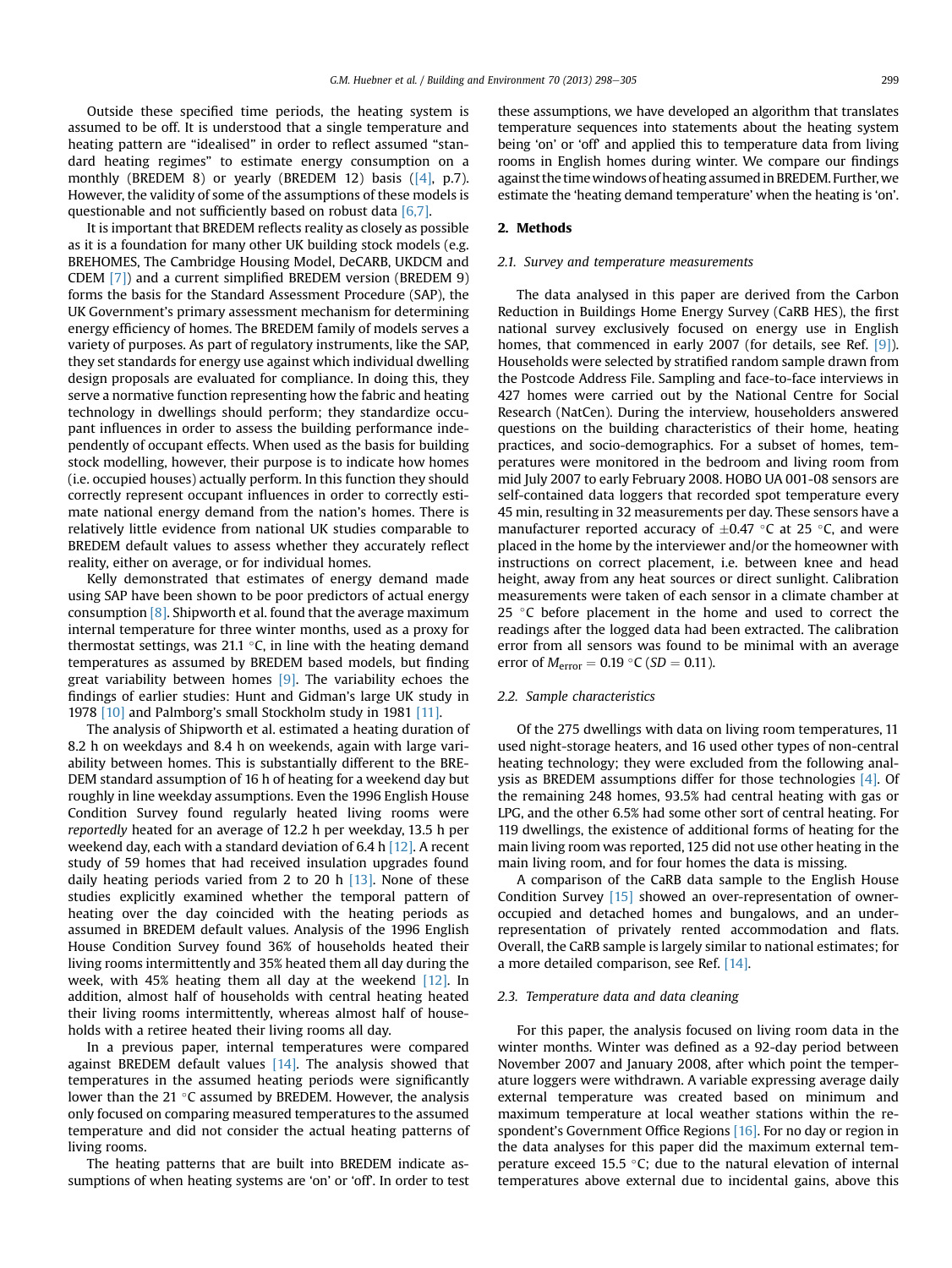temperature, it is assumed that no heating is necessary [\[17\].](#page-7-0) Hence, all days considered in this study would be classified as "heating days" using this criteria and constituted valid units of analysis. It should be noted however that for some homes on some days close to 15.5  $\degree$ C, incidental gains may maintain internal temperatures without the heating system being on leading to false positive results. The recorded internal temperature data was screened for outliers, i.e. for recorded temperatures below 10  $\degree$ C or above 35  $\degree$ C. and for changes of more than 10 $\degree$ C in 45 min (indicating possible placement close to a heating source or in direct exposure to sunlight). Those potentially erroneous data points occurred on less than 0.2% of days and were excluded from further analysis. The dataset was managed and analysed using MS Access, SPSS, STATA, and MatLab.

## 2.4. Analyzing the data

The basic data used for analysis were a matrix of internal temperatures in 248 homes over 92 days with 32 measurement points per day (i.e., 248 homes  $\times$  92 winter days  $\times$  32 measurement points). Considering that BREDEM models assume differences in heating demand depending on weekday versus weekend, we separated days into weekdays (66 days) and weekends (26 days).

### 2.4.1. Probability of the heating system being on or off

Measured temperatures were translated into statements regarding whether the heating system was on or off. This was done by by examining the data for sequences of increasing and decreasing temperatures. If the magnitude of change was at least 0.75  $\degree$ C, it was considered as a change in the state of the heating system. A change of less than  $0.75$  °C was considered to reflect hysteresis of the thermostat, i.e. the difference between the temperature at which the thermostat switches off and the temperature at which it switches on again, or mini-fluctuations in the logger. Boait and Rylatt  $[18]$  reported 1 °C as the hysteresis value. However, other work reported a value of 0.56 °C [\[19\].](#page-7-0) The cut-off value 0.75 °C was chosen as it is approximately in the middle of the other two estimates, and we present a summary of results using two additional cut-off points to test the sensitivity of results to the choice of cut-off point. In detail, the following steps were applied. Table 1 contains examples to illustrate the individual steps.

For each home, one vector of temperature measurement points was created which encompassed 2944 values, i.e. 92 days  $\times$  32 measurement points (Table 1, Row 1) and then the difference of the temperature at point  $t_{n+1}$  and  $t_n$  was calculated resulting in a vector of 2943 difference values (Row 2).

In this vector of differences values, points were identified where a sequence changed from positive to negative (or vice versa) difference values (Row 3), for example, after five negative difference values corresponding to falling temperatures, the sign of the temperature difference changed to positive at the 6th point in the sequence. Then the magnitude of change was calculated for each sequence (Row 4) by summing difference values in Row

2 of positive or negative sequences (e.g.  $-0.2$   $+$   $-0.2$   $+$  $-0.6 + -0.3 + -0.6 = -1.9$ . The absolute magnitude was then compared against a set criterion of 0.75 °C (Row 5); in the example of Table 1,  $-1.9$  and 1.8 °C were above the criterion and hence kept whereas  $-0.3$ , and 0.5 °C did not meet the criterion. If a change was of a lesser magnitude, it was considered as having no change in the heating system and hence, as not causing a change in a sequence. The temperature sequence was translated into a binary variable indicating if the heating system was on or off at any point in time (Row 6). A sequence of decreasing temperatures means the heating system is off, or of increasing temperatures means it is on. For changes that are smaller than the criteria, the previous state is continued. Note that this is done on the level of temperatures not temperature difference, e.g. in the example, the first six temperatures are judged as the heating being off; the 7th point in the temperature sequence (17.8  $\degree$ C) is when temperatures started to increase as indicated by the 6th value of temperature differences.

The vector was turned back into a matrix of 92 days with 32 columns. A column refers to the state of the heating system between two measurement points, for example, the first column has the state of the heating system between 00:00 and 00:45, the second one from 00:45 to 01:30 etc. For the last day, the last measurement point was excluded as no subsequent measurement point existed with which to calculate the sequence of change.

Days were separated into weekdays and weekend days, resulting in a matrix of (maximally) 65 weekdays or 26 weekend days  $\times$  32 binary coded variables for each home (31 values for the last day). Then, for each home, for each of the 32 (time-point) columns, the entries were summed across all days for which we had valid data for that home; this sum was then divided by the number of days for which we had valid data for that home. The resulting value is the probability of the heating system being on for each home, at each of the 32 time intervals.

For the overall sample, the resulting matrix of 248 (dwellings)  $\times$ 32 (probability estimates of the heating system being on at each time-point) formed the basis of subsequent analysis. It was a deliberate decision to not exclude days in which the heating was always off, because a model to calculate overall energy demand for heating should take into account that there are days without heating. The impact of excluding those days is shown in the results section (see 3.1.1).

#### 2.4.2. Calculation of average heating duration

The probability values were translated into an estimate of hours of the heating system being on. For each dwelling, the probability estimates were averaged over the course of a day, separately for weekdays and weekends. This value was multiplied by 24 (as there are 24 h in the day) which gives the number of hours the heating system was on.

## 2.4.3. Calculation of the estimated heating demand temperature

Firstly, in each sequence that was identified as having the heating on, the maximum temperature was located. When the

Table 1

Example for the steps performed to translate temperatures into statements on the state of the heating system.

|   | Order of operations                               |      |        |        |        |        |        |      |      |      |        |        |      |
|---|---------------------------------------------------|------|--------|--------|--------|--------|--------|------|------|------|--------|--------|------|
|   | <b>Identify Temperature</b>                       | 19.5 | 19.3   | 19.1   | 18.5   | 18.2   | 17.6   | 17.8 | 18.5 | 19.5 | 19.4   | 19.2   | 19.7 |
|   | Temperature_differences $(t_{n+1}-t_n)$           |      | $-0.2$ | $-0.2$ | $-0.6$ | $-0.3$ | $-0.6$ | 0.2  | 0.7  | 1.0  | $-0.1$ | $-0.2$ | 0.5  |
|   | Point_sequence (bold $=$ changed from increasing  |      |        |        |        | 4      |        | 6    |      | 8    | 9      | 10     | 11   |
|   | to decreasing, or vice versa)                     |      |        |        |        |        |        |      |      |      |        |        |      |
| 4 | Magnitude_change                                  |      |        |        |        |        | $-1.9$ |      |      | 9. ا |        | $-0.3$ | 0.5  |
|   | Point_sequence_corrected (bold $=$ changed from   |      |        |        |        | 4      |        |      |      | 8    | 9      | 10     | 11   |
|   | negative to positive, or vice versa, by 0.75C)    |      |        |        |        |        |        |      |      |      |        |        |      |
| 6 | Binary coding (0 or 1, which means 'off' or 'on') | Off  | Off    | Off    | Off    | Off    | Off    | On   | On   | On   | On     | On     | On   |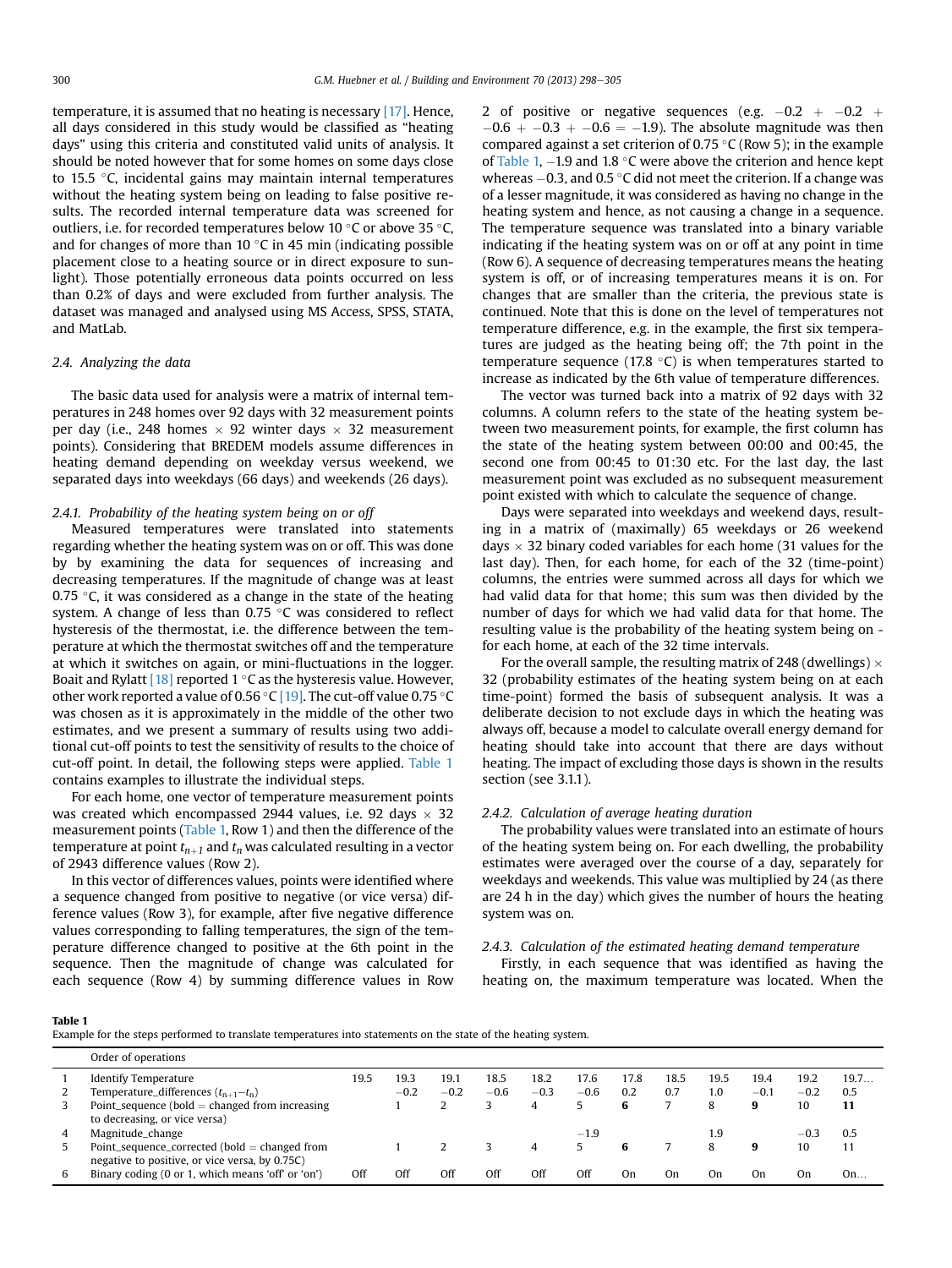#### <span id="page-3-0"></span>Table 2

Examples for temperature sequences during a 'heating-on' period with different implications for the heating demand temperature.

|                                                                                                         | Temperature sequence (maximum<br>temperature in bold) |  |  |  |                                     |  |
|---------------------------------------------------------------------------------------------------------|-------------------------------------------------------|--|--|--|-------------------------------------|--|
| Case 1: Maximum temperature<br>reflects demand temperature.                                             |                                                       |  |  |  | 20.52 20.70 21.31 21.63 21.70 21.67 |  |
| Case 2: Maximum temperature<br>reflects demand temperature.                                             |                                                       |  |  |  | 20.52 20.70 21.31 21.63 21.67 21.70 |  |
| Case 3: Maximum temperature does 20.52 20.70 21.31 21.63 21.60 21.91<br>not reflect demand temperature. |                                                       |  |  |  |                                     |  |

maximum temperature was not the last temperature point in the sequence but was followed by other data points (Case 1 in Table 2), i.e. indicating that temperature had reached a plateau, it was assumed that the maximum temperature reflected approximately the heating demand temperature.<sup>5</sup> If the maximum temperature was the last data point in the sequence but differed only by less than 0.1  $\degree$ C of the previous data point (Case 2 in Table 2), it was also counted as indicating the heating demand temperature. This was done because inspection of all temperature differences had shown that the minimum value of change was  $0.0950$  °C in all homes (except for one where the value was  $0.096 \degree C$ ) and presumably reflected some noise or jitter in the temperature sensors. If the maximum temperature was the last data point in the sequence and differed by 0.1  $\degree$ C or more from the previous data point (Case 3 in Table 2), the maximum value could mean two things:

- (1) It could reflect the actual demand temperature. Reaching the demand temperature may have coincidentally coincided with the time at which the heating system was turned off (respondent-operated or through the time-clock).
- (2) It could be lower than the actual heating demand temperature. The heating system would have been turned off before the heating demand temperature was reached, i.e. before temperatures stabilized around the demand temperature.

It was impossible to decide which option was true; hence, when the maximum temperature was the last data point, this value was not included in estimating the heating demand temperature.

For each dwelling, all estimated heating demand temperatures, i.e. maximum values in an 'on' sequence that were not the last data point, were identified and averaged over all days and sequences, arriving at one value of average heating demand temperature per dwelling.

## 3. Results

## 3.1. Probability of the heating system being on over the course of the day

The averaged probability over the course of the day did not differ significantly between homes who reported having additional heating in the main living room and those who had no other forms of heating in the main living room. Therefore, in all following analysis the full dataset is considered. $6$  [Fig. 1](#page-4-0) shows that average probability (i.e. averaged over the 248 dwellings) for the heating system being on at all of the 32 temperature-difference intervals.

Both for weekdays and weekends, the probability of the heating system being on is about 0.1 from midnight onwards, and then starts to increase at about 4:30, and reaches a morning peak between 6:45 and 7:30 on weekdays and between 7:30 and 8:15 on weekends. For weekdays, the probability then declines by just over 0.1 and then increases again from 11:15 onwards; for weekends, the decline is less pronounced. Probability peaked in the early evening, i.e. about 18:00, both for weekdays and weekends. The maximum probability was  $p_{\text{max.weekday}} = 0.74$  and  $p_{\text{max.weekend}} = 0.71$  which means that in less than 75% of the homes, the heating system was on. This means there was no period during which the heating was estimated to be on in all homes during days in which the heating system was assumed to be in use. Further, the heating system was judged to be on in a considerable share of homes during those periods in which BREDEM would assume homes not to be heated. This was particularly pronounced for the weekday period between 9:00 and 16:00 where the mean probability was about  $p = 0.5$ , indicating that the heating was estimated to be 'on' in 50% of homes, as compared to 0% in BREDEM assumptions.

[Table 3](#page-4-0) summarizes the mean probability for the heating system to be on in the assumed heating periods. For each home, the probability values for the respective heating period were averaged and then the average and standard deviation of these estimates was calculated across homes. A perfect mapping on the times as assumed by BREDEM was not possible as temperatures were taken at 45 min-intervals. As an approximation, the weekday morning time window was defined as ranging from 7:30 to 9:00, and the evening window as 16:30 to 22:30. The weekend time window ranged from 7:30 to again 22:30. These times were slightly shorter than the BREDEM-defined heating periods due to the nature of our data collection (i.e. every 45 min), but they only included times that were part of BREDEM periods. Note that the probability estimates refer to time intervals. For example, for the morning heating, the time period from 7:30 to 9:00 corresponds to the average of the probability estimates 7:30 to 8:15 and 8:15 to 9:00.

To take into account that heating was judged to be on outside assumed heating periods, the probability values were average across the day. The mean probability for weekdays was  $p = 0.41$  $(SD = 0.08)$  and for weekends  $p = 0.42$  (SD  $= 0.08$ ). Kolmogorov-Smirnov tests were used to test if data followed a normal distribution; this was the case in all of the distributions under consideration, allowing statistical tests that rely on the assumption of normally distributed data. A paired sample t-test showed that the difference in the two estimates was not statistically significant. This translates to approximately 10 h of heating on weekdays and weekend days.<sup>7</sup> Using one-sample  $t$ -tests, the calculated duration was compared against the values assumed by BREDEM, i.e. 9 h (weekdays) and 16 h (weekends). For weekdays, the mean difference  $M_{\text{diff\_weekday}} = 53 \text{ min } (95\% \text{ CI: } 39-68 \text{ min})$  was significant,  $t(247) = 7.18$ ,  $p < 0.001$ , indicating the calculated duration was longer than the BREDEM assumption. For weekends, the mean difference  $M_{diff\_weekend} = -6 h (95% CI: -6 h, 15 min to -5 h,$ 45 min) was also significant,  $t(247) = -48.56$ ,  $p < 0.001$ , indicating shorter estimated durations than assumed under BREDEM.

#### 3.1.1. Effect of days without heating

BREDEM assumes that homes are heated every day. Analysis was conducted on how many days the heating system was judged

<sup>&</sup>lt;sup>5</sup> The term 'heating demand temperature' is used here in preference to the term 'thermostat setting'. This is done because the thermal characteristics of individual homes vary. The temperature at the thermostat (frequently located in the hallway) may not reflect the desired temperature of the occupants in the living room where temperatures were recorded.

 $6$  Excluding the period of Christmas holidays and New Year's, i.e. from the 24th of December to the 1st of January, did not change the average probability over the course of a day so those days were maintained in the subsequent analysis.

<sup>7</sup> Using the exact probability estimates gives an estimate of 9 h and 50 min on weekdays and 10 h and 5 min of heating on weekends, given that the values do not differ significantly, 10 h was used as the value for both estimates.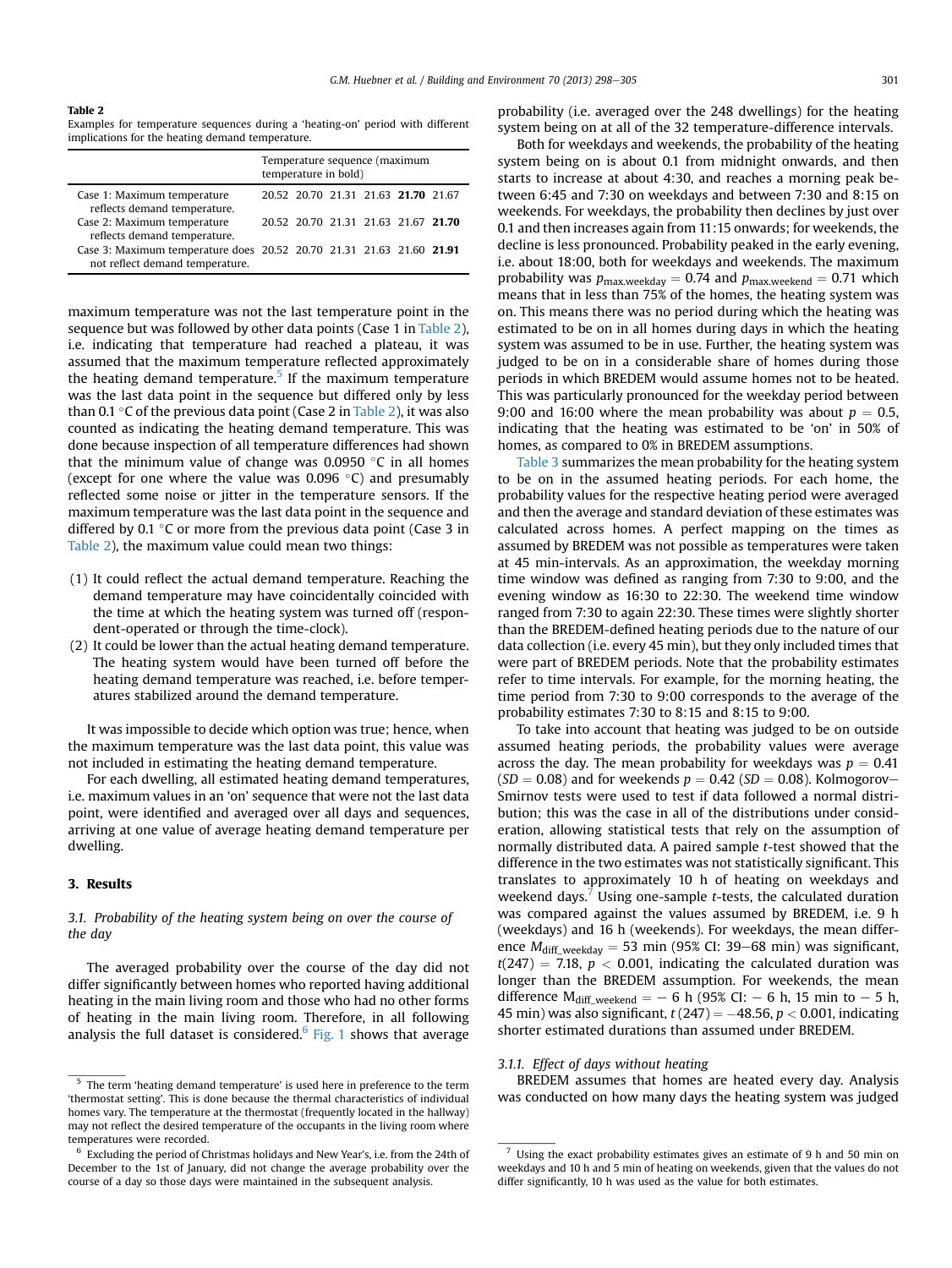<span id="page-4-0"></span>

Fig. 1. Average probability for the heating system being on or off for weekdays and weekends. The vertical periods indicate times in which BREDEM would assume heating to be on.

to be off throughout the day. The distribution of the frequency of non-heating days was highly positively skewed: 55% of homes had no days without heating; 20% only had one or two days without heating. Only 16% of homes had five or more days over the 92 day period without heating. The probability estimates were tested to see if they differed when excluding days without heating; the average probability of the heating system declined somewhat (i.e.  $M_{\text{weekday}} = 0.43$  and  $M_{\text{weekend}} = 0.44$ ), however, the effect was only on the order of  $20-35$  min per day. It was a deliberate decision to not exclude days without heating from analysis because assumptions on heating patterns should take into consideration that there are days when homes are not heated.

### 3.2. Variability between homes

[Fig. 2](#page-5-0) shows the histogram of estimated hours of heating for all homes for a weekday (2a) and weekend (2b), with values rounded to the nearest integer.

For weekdays, 13% of homes met the BREDEM assumption of 9 h heating, 53% had longer durations, and 34% shorter durations. For weekends, no home showed a heating duration equivalent to the 16 h as assumed by BREDEM; all homes had shorter durations. The histograms indicate substantial variability between homes in their estimated hours of heating.

### 3.3. Estimated heating demand temperature

For each home, the average heating demand temperature was calculated. The average demand temperature was based on a

#### Table 3

Probability estimates for the three heating periods assumed in BREDEM.

|                                     | Morning weekday<br>heating | Evening weekday<br>heating | Weekend<br>heating |
|-------------------------------------|----------------------------|----------------------------|--------------------|
| Probability<br>heating on           |                            |                            |                    |
| Mean                                | 0.57                       | 0.61                       | 0.58               |
| SD.                                 | 0.28                       | 0.17                       | 0.12               |
| 95% Confidence<br>interval for mean | $0.54 - 0.60$              | $0.59 - 0.63$              | $0.56 - 0.59$      |

The probability estimates shown in [Table 2](#page-3-0) reiterate the finding of Fig. 1: the empirically derived estimates did not correspond to the BREDEM assumption that all homes are heated during the periods as assumed in BREDEM. About 60% of homes were judged to have the heating on in the three heating periods under consideration.

different number of cases per home, depending on the number of heating sequences with a plateau. The mean number of cases was  $M = 60$  (SD = 26). There was no significant correlation between demand temperature and number of cases it was based on; hence, allowing retention of all estimated demand temperatures irrespective of how many cases they were based on. The mean demand temperature across all homes was  $M = 20.47 \degree C$  (SD = 2.47; 95% CI for the mean: 20.16-20.78), [Fig. 3.](#page-5-0)

Using a boxplot analysis, six values of estimated heating demand temperatures that fell outside the whiskers were excluded and were hence considered outliers.<sup>8</sup> The outlier-omitted calculated demand temperature was determined to be  $M = 20.58$  °C. We compared this to the BREDEM assumed demand temperature of 21  $\degree$ C using a one-sample t-test. The mean difference  $M_{\text{diff}} = -0.42 \text{ }^{\circ} \text{C}$  (CI:  $-0.71$  to  $-0.13$ ) was significant, t(241) =  $-2.87$ ,  $p = 0.004$ , indicating a statistically significant lower estimated demand temperature, albeit of small magnitude.

#### 3.4. Average temperature for heating sequences

In addition to calculating the estimated average heating demand temperature, the average temperature was calculated across all homes during all heating-on periods. This was  $M = 19.52$  °C  $(SD = 2.39)$ . This was calculated for each sequence of the heating being on for each home and averaged across sequences. BREDEM models assume that the demand temperature is achieved throughout the entire assumed heating periods. This finding challenges that assumption, as even during heating periods temperatures vary considerably, with average temperature approximately 1 $\degree$ C below estimated demand temperature for our sample. The use of estimated demand temperature for heat loss calculations in models would therefore lead to an overestimation of fabric heat loss.

## 3.5. Effect of changing the cut-off point

The above analyses are based on a minimum change in temperature sequences of 0.75  $\degree$ C. The same analysis was run with

<sup>&</sup>lt;sup>8</sup> Points are drawn as outliers if they are larger than  $Q3+W^*(Q3-Q1)$  or smaller than  $Q1-W*(Q3-Q1)$ , where  $Q1$  and  $Q3$  are the 25th and 75th percentiles, respectively. The default value of  $W = 1.5$  corresponds to approximately  $\pm 2.7$  sigma and 99.3 coverage if the data are normally distributed. The plotted whisker extends to the adjacent value, which is the most extreme data value that is not an outlier.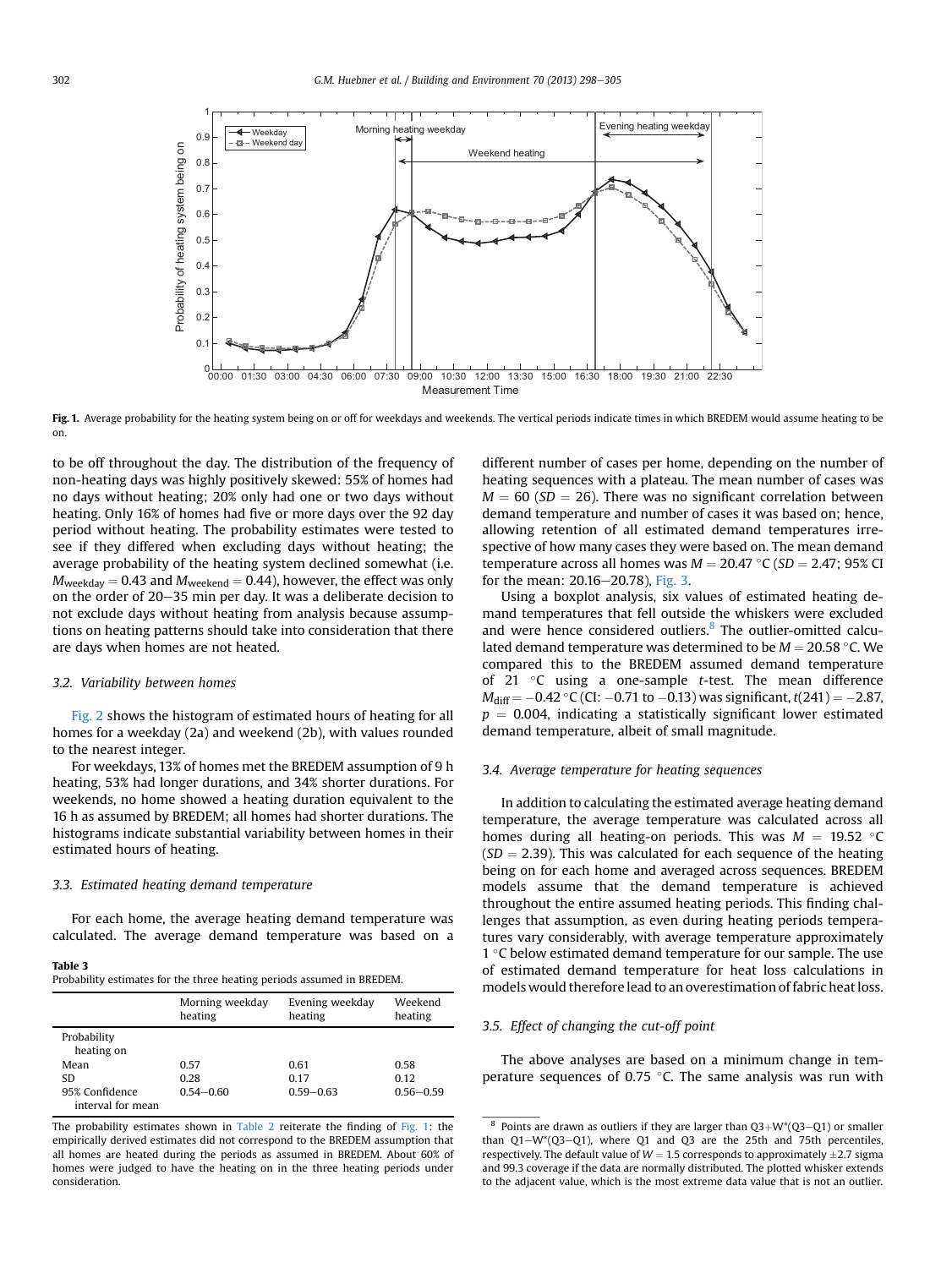<span id="page-5-0"></span>

Fig. 2. Histogram of the hours of heating for weekdays (a) and weekends (b).

alternate cut-offs, as per the literature:  $0.5 \degree C$  and  $1.0 \degree C$ . Results were virtually identical to using a cut-off of 0.75  $\degree$ C. The overall daily mean probability using a criterion of 0.5  $\degree$ C was  $p_{\text{weekday}} = 0.41$  and  $p_{\text{weekend}} = 0.42$ ; for a criterion of 1 °C  $p_{\text{weekday}} = 0.41$  and  $p_{\text{weekend}} = 0.42$ . The probability of the heating system being on in the three heating periods as assumed under BREDEM was also calculated. Table 4 summarizes the results.

## 4. Discussion

In this paper, estimated heating patterns and temperatures were compared to commonly used assumptions on those variables. The analysis showed the following:

- An estimated average heating duration of 10 h both for weekdays and weekends
	- $\circ$  In comparison to BREDEM assumptions, this means 1 h more per weekday and 6 h less per weekend day. On an (average) weekly basis, BREDEM overestimates heating duration only by 7 h.
- Homes do not follow the temporal pattern of heating as assumed under BREDEM.
	- $\circ$  In particular for weekdays, the heating is on in a substantial proportion of homes outside the assumed heating periods, i.e. between 09:00 and 16:00.
- Probability never reached a value of 1, meaning at no point in time did all homes have the heating system on as current BREDEM based stock models assume.



Fig. 3. Heating demand temperature across all buildings.

#### Table 4

Mean probabilities of the heating system being on using different change criteria.

| Change    | Mean probability heating on (SD) |                 |            |  |  |  |  |
|-----------|----------------------------------|-----------------|------------|--|--|--|--|
| criterion | Morning weekday                  | Evening weekday | Weekend    |  |  |  |  |
|           | heating                          | heating         | heating    |  |  |  |  |
| 0.5 °C    | 0.61(0.29)                       | 0.62(0.17)      | 0.58(0.12) |  |  |  |  |
| 0.75 °C   | 0.57(0.28)                       | 0.61(0.17)      | 0.58(0.12) |  |  |  |  |
| 1 °C      | 0.60(0.28)                       | 0.58(0.18)      | 0.58(0.13) |  |  |  |  |

Three repeated measures ANOVA were used to test for differences in the mean probability of the heating being on depending on the chosen cut-off point; one for morning weekday heating, one for evening weekday heating, and one for weekend heating. For morning weekday and evening weekday heating, the ANOVA were significant (all  $F > 6.8$ , all  $p \le 0.004$ ). Posthoc comparisons with Bonferroni adjustment showed that for the morning heating period, the chosen cut-off of 0.75 °C led to a significantly lower probability than using 0.5 °C or 1 °C as cut-off point. For evening heating, all pairwise comparisons were significant. For the weekend estimates, no significant differences in probability estimates were found. Despite the statistical significance in two of the comparisons, the differences are of low, if any, practical significance, and do not change the implications of the study. The maximum difference in the estimated probabilities is  $p_{\text{maxdiff}} = 0.04$  which translates to a difference of 4% in the percentage of homes with the heating on. All other differences depending on cut-off point were even smaller, showing how little results depend on the assumption of the cut-off point.

- Demand temperature is 20.58  $\degree$ C. This is significantly lower, statistically, than the assumed demand temperature but in real terms is only about 0.4  $\degree$ C less.
- The average temperature during 'heating-on' periods was 19.52 °C, approximately 1 °C lower than the estimated demand temperature, challenging the assumption used in BREDEM class models that homes achieve the heating demand temperature throughout the heating period.
- Using different assumptions about thermostat cut-off points hardly changed results, indicating insensitivity of findings to this assumption.
- Homes differed substantially in heating durations and demand temperature.

The estimates derived in this paper differ slightly from previous estimates [\[9\].](#page-7-0) This is due to using a different method to determine if the heating system is on. We introduced a minimum amount of change necessary to trigger a change in the state of the heating system whereas Shipworth et al. considered every increase in temperature as an indication of the heating system being on [\[9\].](#page-7-0) Also, they used the daily maximum temperature as the thermostat setting whereas we used the maximum temperature in a heating sequence in which temperatures reached a plateau to approximate the heating demand temperature. Despite the different approaches, both studies found a large similarity between weekend and weekday heating, and substantial variation between homes.

#### 4.1. Implications for BREDEM based models

Our data imply that the distinction made between heating on weekdays and weekends should be revised, considering the similarity both in duration and temporal pattern. Also, the notion of a rigid pattern which all homes follow should be reconsidered. At no point in time were all homes found to have the heating system on, and in general, the assumed temporal pattern of BREDEM did not match the observed patterns. The analysis showed that in an average week and home, BREDEM would overestimate the heating duration by about 7 h and very slightly overestimate the demand temperature by about 0.4  $\degree$ C. This 9% overestimate in heating hours could, for example, have a substantial impact when calculating future energy demand as current projections predict an increase in the number of households of about 221,000 per year [\[20\]](#page-7-0).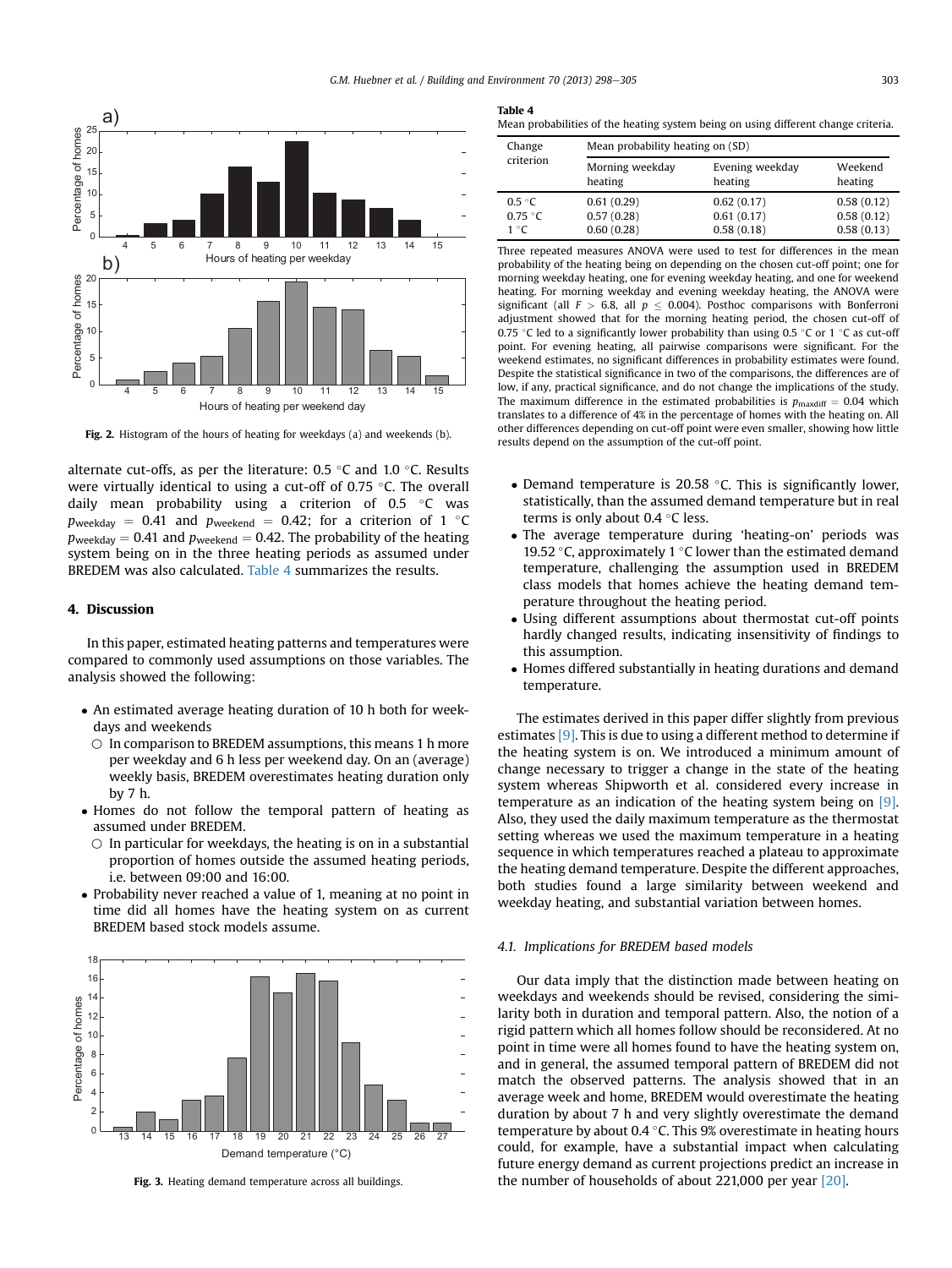In addition, the analysis identified that the average temperature during heating periods of 19.52 °C was approximately 1 °C lower than the estimated demand temperature of 20.58  $\degree$ C. This both challenges the assumption that homes reach the demand temperature throughout the heating period, and suggests that the assumed internal temperature for heat-loss calculations in BRE-DEM based stock models should be reassessed.

# 4.2. Implications beyond BREDEM

Assuming a fixed pattern and hence one duration and temperature to calculate overall energy demand of the building stock is not problematic as long as the assumptions on temperature and duration accurately reflect reality. However, the temporal distribution is of importance when considering, for example, peak demand. In particular, given current proposals to increase the electrification of domestic heat supply through use of heat-pumps and electric resistive heating powered through a decarbonised national electricity system, the issue of peak power demand is critical [\[21,22\].](#page-7-0) The data here imply that not all homes demand heating at the same time, which would mean a lower peak power demand than if all homes heated at the same time.

## 4.3. Implications of the variability in heating patterns

The analysis also showed considerable variability between homes in heating duration and demand temperature. Whilst using the average duration and temperature minimizes the prediction error across homes, the error in prediction of energy consumption for an individual home could be high. Gill et al. showed that occupant behaviour accounted for 51% of the variance in heat between dwellings that were nearly identical and designed to high energy-efficiency [\[23\]](#page-7-0). Considering variability in heating data is also important in order to avoid negative financial consequences for home occupiers. In the UK, the Government launched the "Green Deal" scheme that gives loans for energy efficiency measures that are paid back through the energy bills [\[24\].](#page-7-0) The intention is that savings on energy bills will outweigh the cost of repayments, the so called "Golden Rule". In order for this to work out, predictions at the individual home level need to be as accurate as possible so that households will not be left with much higher bills than expected to repay the loans. Both the sources of inaccuracy, and imprecision in estimates of home energy use highlighted in this paper create risks to schemes such as the UK Green Deal.

## 4.4. Limitations of the current study

The analysis used temperatures recorded in the living room to conclude whether heating was on or off; however a range of factors beyond the heating being on or off may impact internal temperatures, such as various forms of incidental gains and ventilative heat losses. Whilst certain checks were used to control for these confounding factors in the data by, for example, excluding recordings where temperatures increased or decreased by more than  $10^{\circ}$  between two measurement points (which might be the result of sensor being in direct sunlight or a window being opened on a cold winter's day), only monitoring of radiator and/or thermostat would allow ruling out such confounding factors with certainty.  $9$  Also, whilst the CaRB survey was designed to be a nationally representative survey, comparison of characteristics of sample dwellings to a nationally representative survey showed that the CaRB survey did not match national statistics in all cases. However, even when assuming a certain error margin around our findings to take into account these limitations, data is still very strong in supporting the key findings of the study.

## 4.5. Outlook for further research

The next natural extension to this analysis would involve linking heating durations and temperatures to socio-demographic and building-demographic explanatory variables, and external temperatures in order to allow more accurate prediction of heating demand temperature or heating duration for an individual home or segment of homes. This could then allow targeting sub-segments of the population for interventions to reduce energy consumption, and allow much more accurate prediction of energy demand for segments of homes. Also, previous research using cluster analysis had shown that internal temperatures followed distinctive patterns [\[25\]](#page-7-0). Applying similar clustering methods to heating probabilities could identify the most common heating patterns. Identifying common heating patterns may have important implications for the design of heating technologies and control systems.

Analysis of within-home variability in heating patterns from seasonal to daily timescales could be instructive in the design of heating control systems by highlighting the degree of required flexibility necessary to accommodate such variable heating system demands. Highly irregular heating patterns would reduce the efficiency of low carbon heating technologies such as ground-source heat-pumps, and may indicate that occupants accustomed to such patterns would find it challenging to adapt to the reduced responsiveness of such systems.

Finally, a similar analysis on the rest of the house would be of interest given that BREDEM distinguishes living room and the rest of the house.

### 4.6. Conclusions

The study challenges common model assumptions on heating patterns, hours, and temperatures. The results clearly show that no deterministic heating pattern exists in English homes, that weekdays and weekends are very similar in their heating pattern, that average temperatures during heating periods are substantially below estimated demand temperatures, and that there is a substantial variability between homes in heating duration and temperature. The findings have important implications for the calculation of overall energy demand, energy demand of an individual property, and of heat loss parameters of a building, and suggest the need to revise current assumptions and applications of models.

## Acknowledgements

This work has been done under the "People Energy and Buildings: Distribution, Diversity and Dynamics" project (EP/H051112/1) in partnership with EDF European Energy Efficiency Research Centre (ECLEER) and funded by the Engineering and Physical Sciences Research Council (EPSRC) and EDF Energy. The data analysed in this paper is drawn from the CaRB Home Energy Survey conducted as part of the Carbon Reduction in Buildings project (GR/ S94377/01). The authors would like to thank Kevin Lomas, Steven Firth, Andrew Wright, and Mike Gentry for their contribution in

 $9$  It is unlikely though that in very poorly insulated homes on very cold days the heating system was not able to deliver enough heat to prevent temperatures from declining which would have led to the error of judging the heating system as off even though it was on. In that case, the probability of the heating system being on should have been lower; however, the average probability for the coldest ten days was with an average of  $M = 0.44$  higher than the average for all days (i.e.  $M = 0.41$ ).